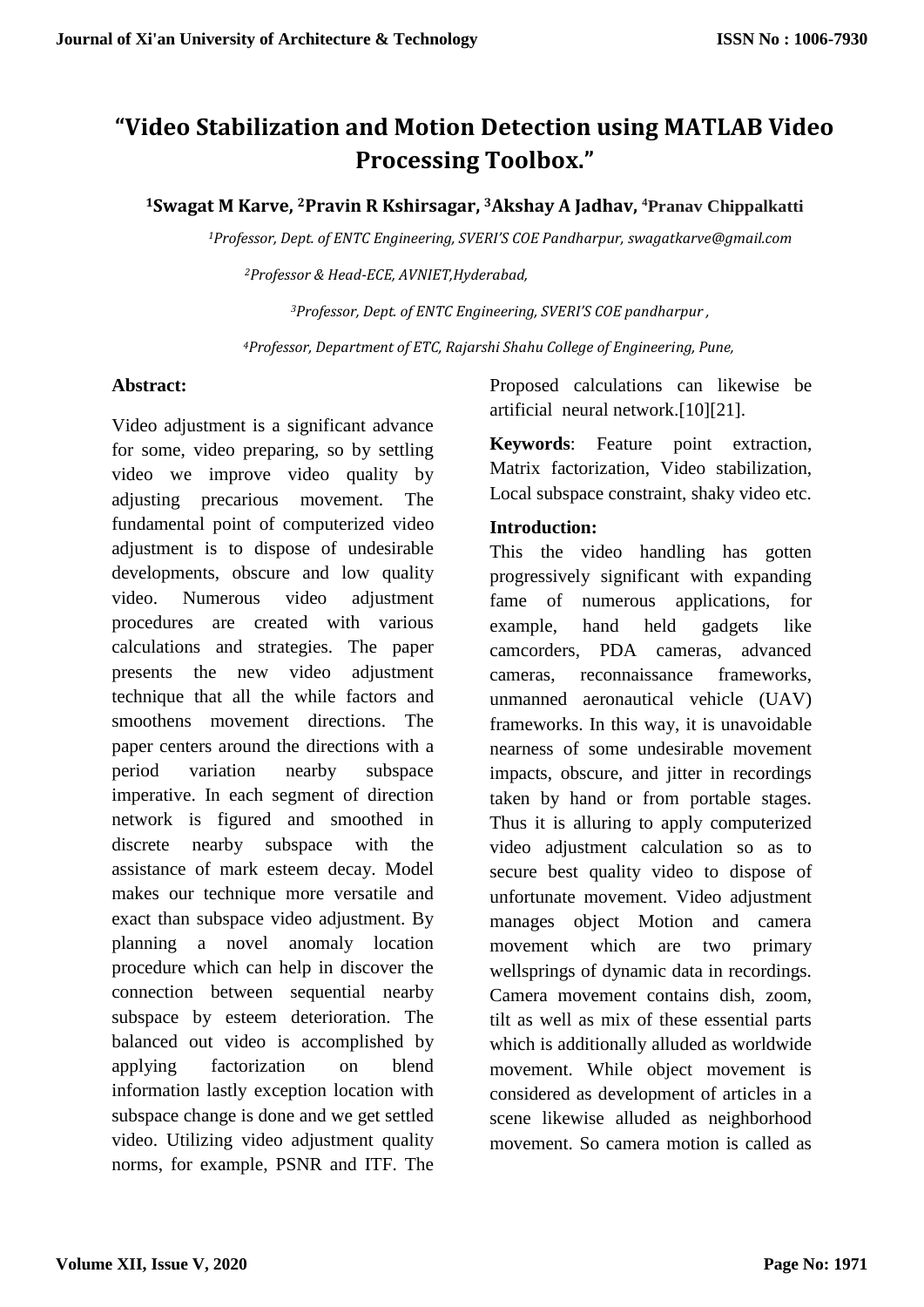global motion and movement of object motion is called as local motion.

#### **RELATED WORK:**

Video stabilization is video enhancement technique which aims to remove misalignment of video frames and unwanted motions or vibrations in the captured video sequence. Researchers have developed many video stabilization algorithms. Stabilization of video is done for 2D, 2.5D, 3D motion models and for compressed video streams such as MPEG, MPEG-2, H.264 or MPEG-4. Matsushita et al. [1] proposed direct pixel based full frame video stabilization method with motion in painting. They used affine motion model for estimation and the Gaussian kernel filtering was used to smoothen camera motion. Motion estimation is the base of any video stabilization algorithm. A fast video stabilization technique was explored by Ko et al in which gray coded bit-plane matching algorithm was used which estimates local and global motion vectors.

Battiato et al. [3] proposed a robust blockbased image/ video registration approach for mobile imaging devices. Using some simple rejection rules estimated Interframe camera transformation parameters from local motion vectors. In this registration approach they used motion estimator, filters and error matrix to stabilize video frames. They tested their work on ARM device and achieved stabilized video sequence for the real time performance. Cai et al.[2] explored camera motion estimation algorithm using histograms of local motions for mobile platforms. They considered highest peak in each histogram of local motions.

Okade et al. [4] proposed a novel compressed domain framework for video stabilization which was fast and robust. In comparison to the existing pixel-based stabilization techniques. Further they utilized wavelet analysis to estimate the camera motion parameters from block motion vectors. This method was efficient and better in case to avoid computational complexity. Rawat and Singhai [10] developed adaptive motion smoothening method for removing high frequency jitters. This method stabilizes worst and large motion videos where multiple moving objects are present in the scene. Manish Okade et.al [16] proposed robust learning based camera motion characterization scheme for video stabilization. They carried out experimental validation. using exhaustive search motion estimation obtained block00 motion vectors as well as H.264/AVC and reduced processing time for stabilizing video sequence.Image-based rendering techniques can then be used to render novel views from new camera paths for video so static scenes [Fitzgibbonetal.2005; Bhatetal.2007]. Dynamic scenes are more challenging, however, since blending multiple frames causes ghosting. Zhang et al. [2009] avoid ghosting by fitting a homography to each frame; this approach cannot handle parallax, however. Liu et al. [2009] introduced content-preserving warps as a nonphysically realistic approach to rendering the appearance of new camera paths for dynamic scenes.Wang et al. represent each trajectory as a B´ezier curve. They formulate video stabilization as a spatial temporal optimization problem that finds smooth trajectories as well as preserves offsets of neighboring curves. GoldsteinandFattal[3]avoid3Dreconstructi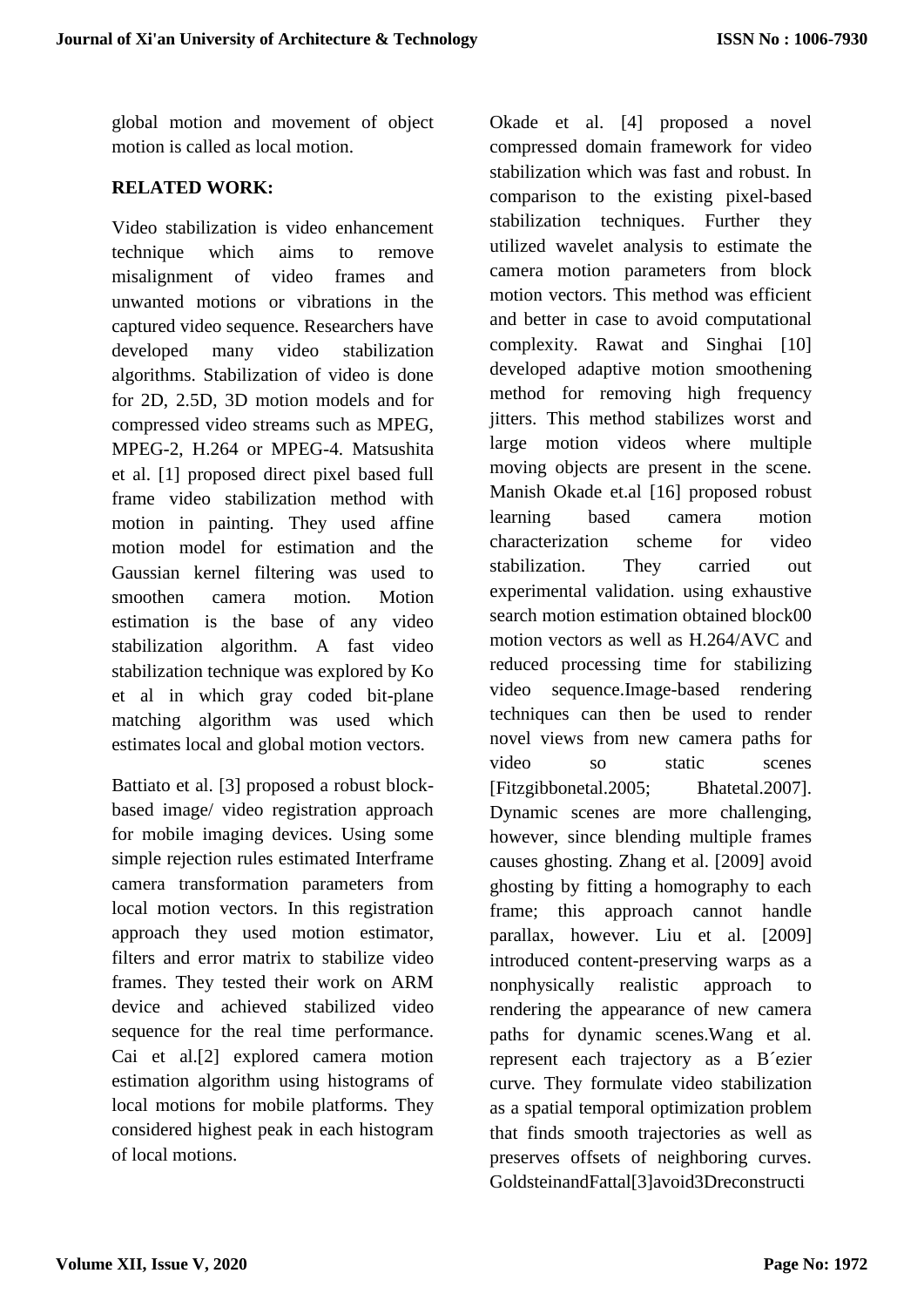onbyusing, epipolar transfer<sup>\*\*</sup> to construct and smooth virtual trajectories.Liu et al. [2009] introduced content-preserving warps as a nonphysically realistic approach to rendering the appearance of new camera paths for dynamic scenes. In this method, the reconstructed 3D point cloud is projected to both the input and output cameras, producing a sparse set of displacements that guide a spatially varying warping technique.

# **VIDEO STABILIZATION:**

The Video stabilization can either be achieved by hardware or post image processing approaches which are described as below



# **A. Hardware Approach**

I. MECHANICAL STABILIZATION: In the first category we use hardware motion sensors or mechanical devices such as gyros, accelerometers and mechanical dampers. Thus instead of holding camera in hand, mechanical stabilizers such as tripod, Steadicam are used which reduce platform vibration and in turn provide stabilization. [1]

II. OPTICAL IMAGE STABILIZATION: In optical image stabilization (OIS) CCD/CMOS sensors, microcontrollers, Hall sensors are used. Optical stabilization is much expensive than digital technique

but its computational complexity is low as it is concerned with light rays falling on the camera"s lens.[1] In these approaches detection and correction steps are applied before acquisition so as to avoid post processing computation.

# **B. Post Image Processing Approach**

I.OBJECT TRACKING VIDEO STABILIZATION: The second category is of object tracking [2,3] where objects such as person, vehicle, and road signs are the targets to track. This is also known as video tracking. The objective of video tracking is to associate target objects in consecutive video frames.

II. DIGITAL VIDEO STABILIZATION: This is the estimation-based approach. In this category, a video stabilization pipeline usually comprises three stages: motion estimation, motion smoothing, and motion compensation [5]. In this paper, we will review these stages of video stabilization and different approaches related to it.

# **SUBSPACE VIDEO STABILIZATION**

Visual tracking is a very important and challenging task. The most common situation in visual tracking is to work with a perspective camera. In general, the motion trajectories from a perspective camera will lie on a nonlinear manifold instead of a linear subspace [8]. However, it is possible to approximate the manifold locally (over a short period of time) with a linear subspace. In our subspace approach to video stabilization consists of four steps. First, we have to use standard 2D point tracking and assemble the 2D trajectories of sparse scene points into an incomplete trajectory matrix. Second, we can perform moving factorization to efficiently find a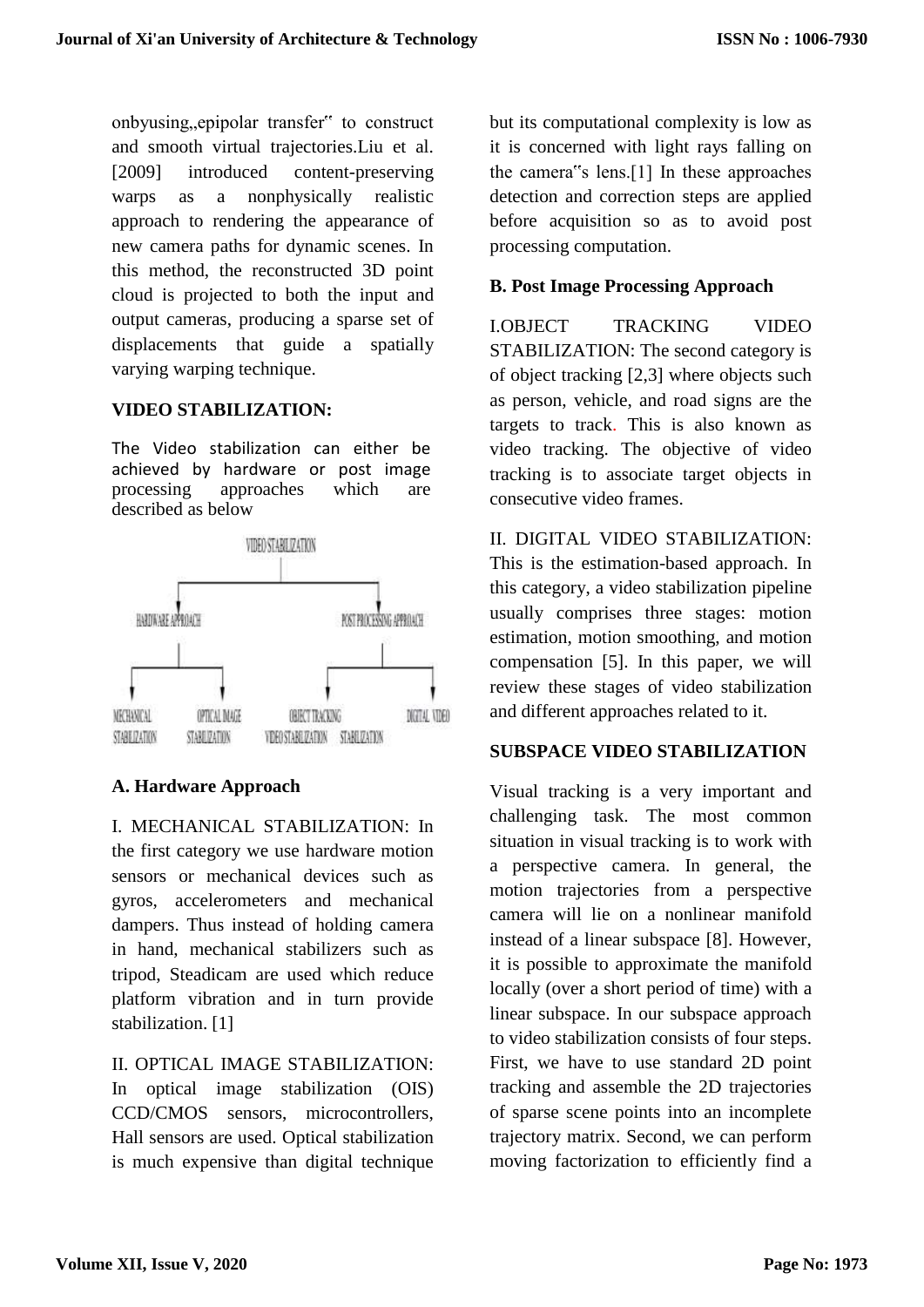time-varying subspace approximation to the input motion that locally represents the trajectories as the product of basis vectors are also called as eigen-trajectories and a coefficient matrix that describes each feature as a linear combination of these eigen-trajectories. Third, we perform motion planning (or smoothing) on the eigen-trajectories, effectively smoothing the input motion while respecting the low rank relationship of the motion of points in the scene. Fourth, the eigen-trajectories are remultiplied with the original coefficient matrix to yield a set of smoothed output trajectories that can be passed to a rendering solution such as contentpreserving warps [Liuetal. 2009], to create a final result. Most video stabilization methods track a set of feature points through a video in the first step.

#### **FEATURE POINT EXTRACTION:**

A feature is an interesting part of an image. Features are used as a starting point for many computer vision algorithms. As features are used as the starting point and main primitives for subsequent algorithms, the overall algorithm will often only be as good as its feature detector. Consequently, the desirable property for a feature detector is repeatability; whether or not the same feature will be detected in two or more different images of the same scene.

Feature detection is a low-level image processing operation. It is usually performed as the first operation on an image, and examines every pixel to see if there is a feature present at that pixel. If this is part of a larger algorithm, then the algorithm will typically only examine the image in the region of the features. As a built-in pre-requisite to feature detection, the input image is usually smoothed by a Gaussian kernel in a scale space

representation and one or several feature images are computed, often expressed in terms of local image derivatives operations. When feature detection is computationally expensive and there are time constraints, a higher-level algorithm may be used to guide the feature detection stage, so that only certain parts of the image are searched for features. Once features have been detected, a local image patch around the feature can be extracted. This extraction may involve quite considerable amounts of image processing. The result is known as a feature descriptor or feature vector. Among the approaches that are used to feature description, one can mention N-jets and local histograms (see scale-invariant feature transform for one example of a local histogram descriptor). In addition to such attribute information, the feature detection step by itself may also provide complementary attributes, such as the edge orientation and gradient magnitude in edge detection and the polarity and the strength of the blob in blob detection.



#### **PROPOSED SYSTEM:**

Fig.2. Block diagram of proposed system.

1. Track 2D motion trajectories in an input video and assemble them into a matrix M.

2. Factor and smooth columns of M in local subspace using (6)-(9). The first k columns of M are smoothed in a same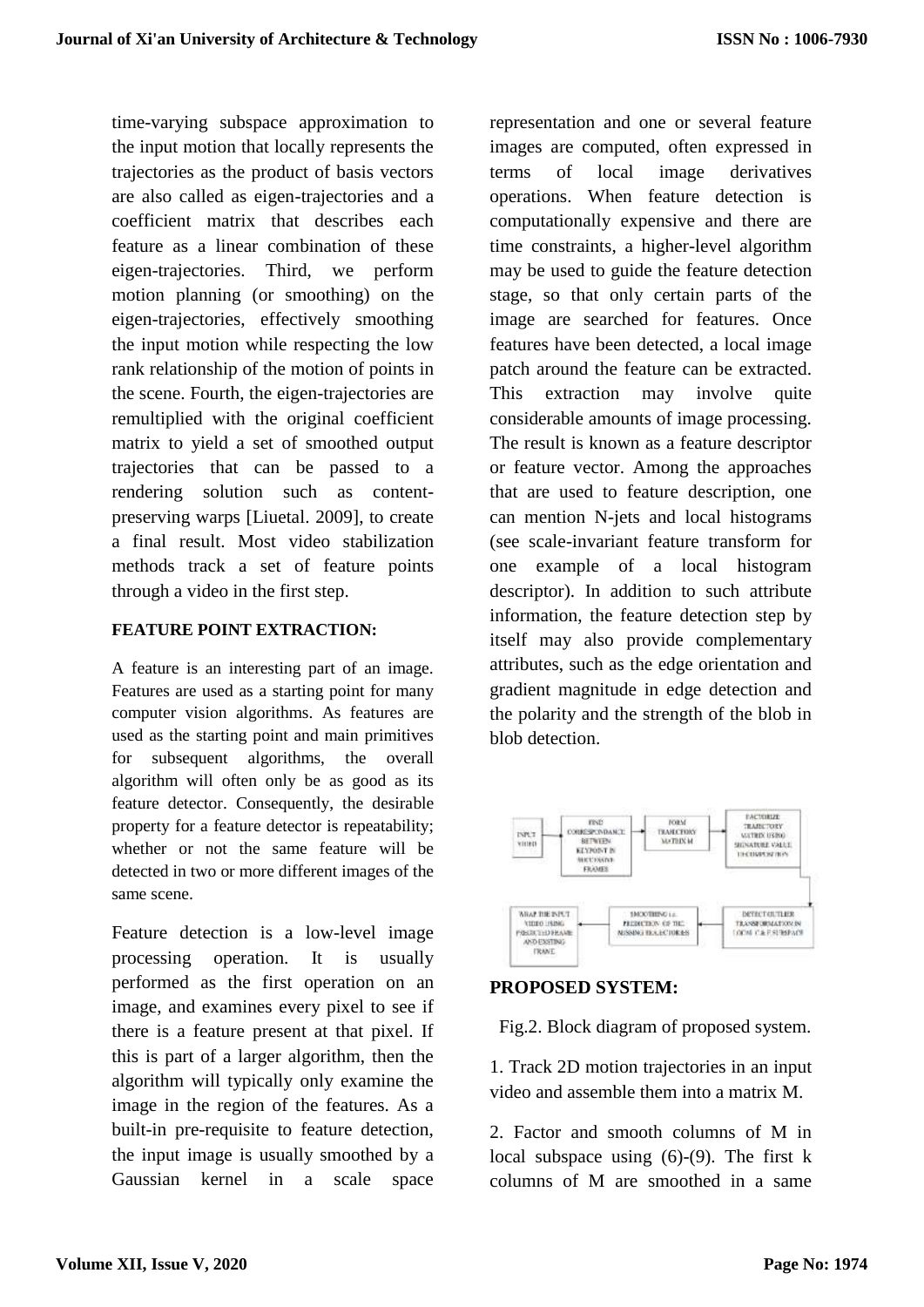subspace as in (7); the last k columns are processed in a similar way; and every other column is smoothed in separate local subspace as in (9).

3. Before factoring for every local subspace, detect outliers using the method in [8]. After local factorization in every local window, detect and handle outliers using subspace transform based technique as in (10)-(13).

4.Warp the input video guided by the correspondence between M using content preserve warping.

# **LOCAL SUBSPACE CONSTRAINT:**

The subspace constraints are geometrically meaningful and are not violated at depth discontinuities or when the camera motion changes abruptly. Furthermore, we show that the subspace constraints on flow fields apply for a variety of imaging models, scene models and motion models. Hence, the presented approach for constrained multi-frame flow estimation is general. However, our approach does not require prior knowledge of the underlying world or camera model. Although linear subspace constraints have been used successfully in the past for recovering 3D information, it has been assumed that 2D correspondences are given. However, correspondence estimation is a fundamental problem in motion analysis. In this paper, we use multi- frame subspace constraints to constrain the 2D correspondence estimation process itself, and not for 3D recovery. the set of all flow fields in a sequence of frames imaging a rigid scene resides in a low-dimensional linear subspace. Based on this observation, we develop a method for simultaneous estimation of optical flow across multiple

frames, which uses these subspace constraints. The multi-frame subspace constraints are strong constraints, and they replace commonly used heuristic constraints, such as spatial or temporal smoothness. Motion trajectories captured by a perspective camera lie on a non-linear manifold instead of a linear subspace. This manifold can be approximated with several linear subspaces locally. In subspace video stabilization, this property is assumed to be held over a short window of frames, and this window is at least as large as the filter kernel. However, Liu et al. still factor and smooth the trajectory matrix in a single global subspace as in . For the entire trajectory

Matrix, their global subspace constraint is over strict. Many correct trajectories are detected as outliers and removed after moving factorization. These correct trajectories" factorization error exceeds a threshold (Liu et al. set the threshold to 3 pixels) because the global subspace constraint cannot fit the manifold well. In our work, we use multiple local subspaces rather than a single global subspace. This time-variant model is more flexible. Different from subspace video stabilization, we do not require the coefficient matrix fixed. The low-rank representation of a trajectory varies in different local subspaces as in which give a better approximation to the non-linear manifold.

For video stabilization, factorization should be accurate for both tracked trajectories and extended segments. In real videos, there is no access to the missing data of a trajectory matrix. So we randomly generated 500 points within a 100×100×100 cube, and synthesized a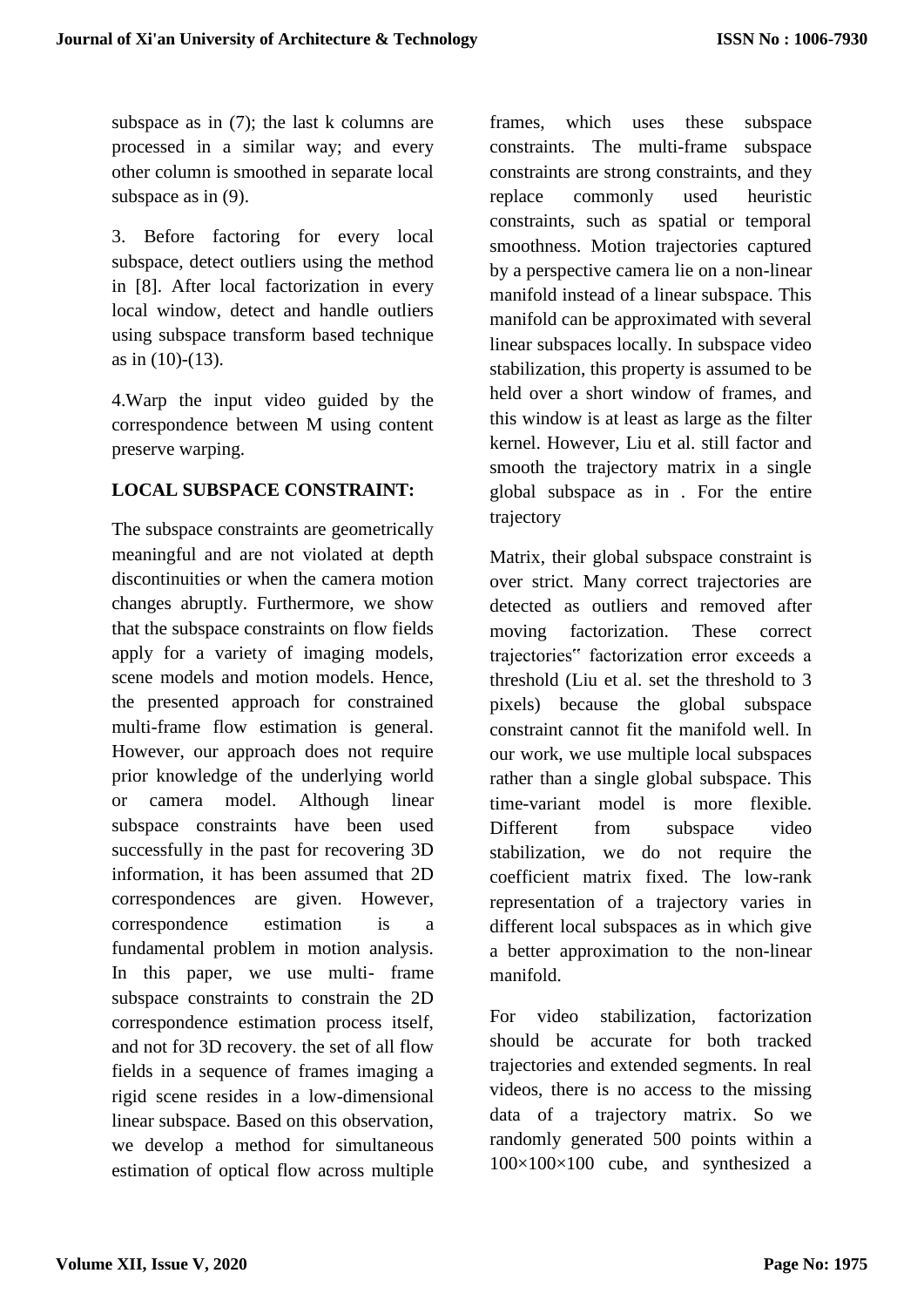sequence of 300 frames (the size of these frames are 600×600) by a moving perspective camera. The focal length of the camera was set to 500 and rotation angles changed from– $\pi/4$  to + $\pi/4$ . Then we added gaussian noise ( $\sigma$  =3and  $\mu$  =0) to every captured point in synthesized frames. The factorization window size and moving step of moving factorization were set to 50 and 5, which were the same as in [8]. The factorization window size of our local factorization was 51. Since the synthetic sequence was captured by a perspective camera, we set the rank r to 9. These parameters were also used in experiments on real videos, but we did not employ outlier detection because the synthetic sequence was free from outliers. After factoring the synthesized trajectory matrix by moving factorization (MF) and our local factorization (LF), we compared their factorization error on both captured and extended points. For extended points, our method is also much more accurate than moving factorization. The average error on extended points is 0.7076 pixels by our method, which is about half of the error 1.4743 pixels by moving factorization. It is because our method better approximates the non-linear manifold using local subspace constraint.

**RESULTS:** The Following figure shows that output of different steps is Appling on the video



Fig.3 Input Video (Frame A & B).





Fig.4 descriptors for the corners.



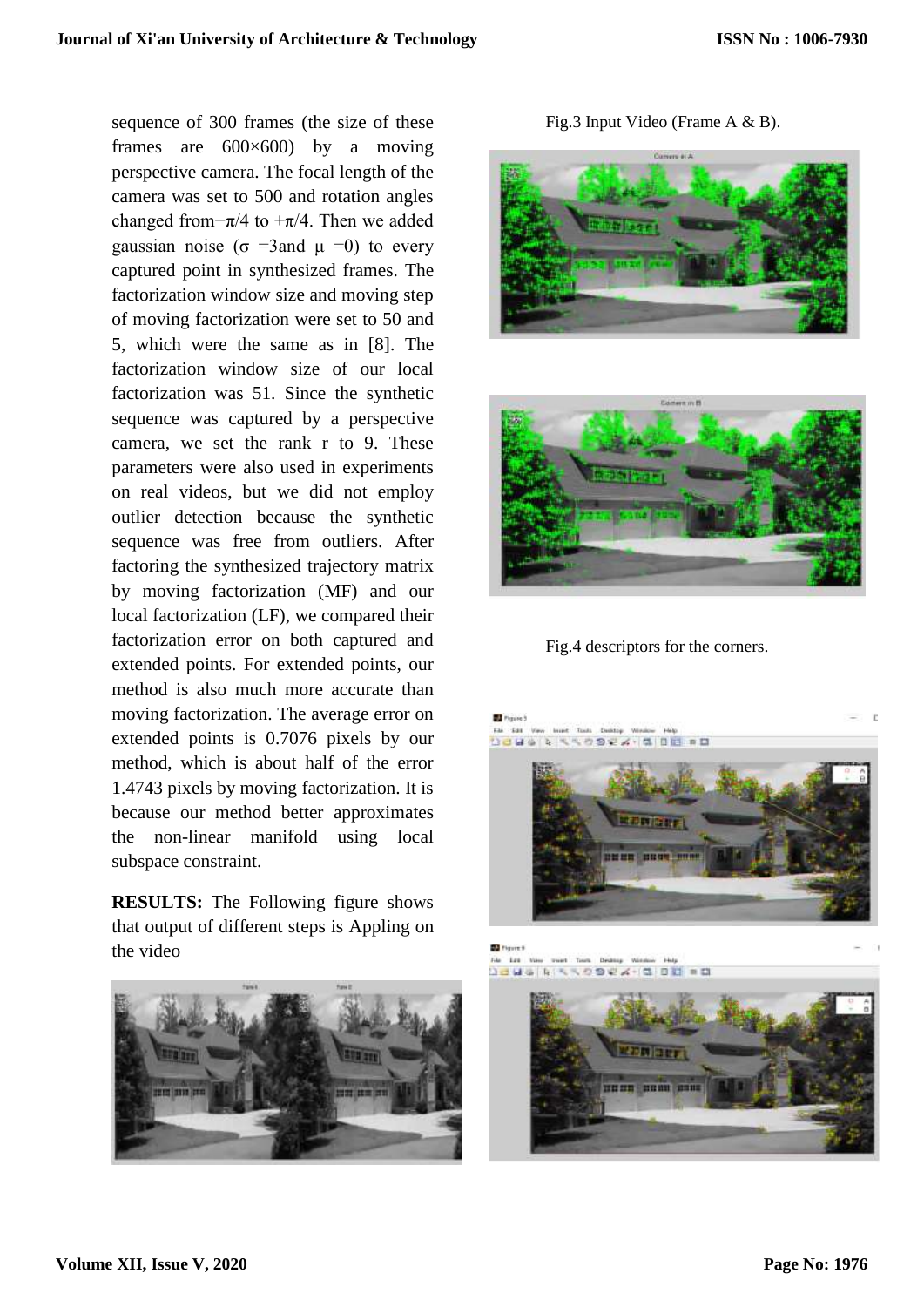Fig.5 Estimating Transform from Noisy Correspondences.



Fig.6 Transform Approximation and Smoothing.

# **CONCLUSION:**

In this paper, the review of the different approach and techniques of video stabilization are discussed. The paper revealed the basic stages such as trajectory motion detection, feature point extraction, local subspace constraint, subspace video stabilization. Different categories of motion estimation such as pixel based and feature based motion estimation method are discussed. It smooths every column of a trajectory matrix in separate local subspace. By utilizing the local subspace constraint, our factorization is more accurate than moving factorization These algorithms contain different flow of execution and can be applied for different types of video sequences. It also preserves more points for content preserving warps, which is crucial to the quality of stabilized videos. a novel outlier detection technique that utilizes the relationship between consecutive local subspaces, and it can reject the outliers that fail subspace video stabilization while maintain computational efficiency. The experiments show that our method not only out performs subspace video stabilization but also is comparable with some other state-of-the-art methods.

#### **REFERENCES:**

[1] F. Liu, M. Gleicher, H. Jin, and A. Agarwala. "Content preserving warps for 3d video stabilization". ACM Trans. Graph., 28(3):44:1–44:9, July 2009.

[2] F. Liu, M. Gleicher, J. Wang, H. Jin, and A. Agarwala. "Subspace video stabilization".CMTrans.Graph,30(1):4:1– 4:10, Feb.

[3] F.Liu,Y.Niu, and H. Jin. Joint subspace video stabilization". In Computer Vision,2013IEEE14thInternationalConfere nce on, 2013.

[3]S. Liu, L. Yuan, P. Tan, and J. Sun. Bundled camera paths for video stabilization.ACMTrans.Graph.,32(4):78:1 –78:10, July 2013.

[4]Y.S.Wang,F.Liu, P.S.Hsu, and T.Y.Lee. "Spatially and temporally optimized video stabilization". IEEE Transactions on VisualizationandComputerGraphics,19(8): 1354–1361,Aug. 2013.

[5]Z. Zhou, H. Jin, and Y. Ma. "Planebased content preserving warps for video stabilization". In Computer Vision and Pattern Recognition (CVPR), 2013 IEEE Conference on, pages 2299– 2306, 2013.

[6]F.Dela Torre and M.Black. "Robust principal component analysis for computer vision". In Computer Vision, 2001. ICCV 2001. Proceedings. Eighth IEEE International Conference on, volume 1, pages 362–369 vol.1, 2001.

[7]A. Gohs and R. Vidal. "Segmenting motions of different types by unsupervised manifold clustering". In Computer Vision and Pattern Recognition, 2007. CVPR "07. IEEE Conference on, pages 1–6, 2007.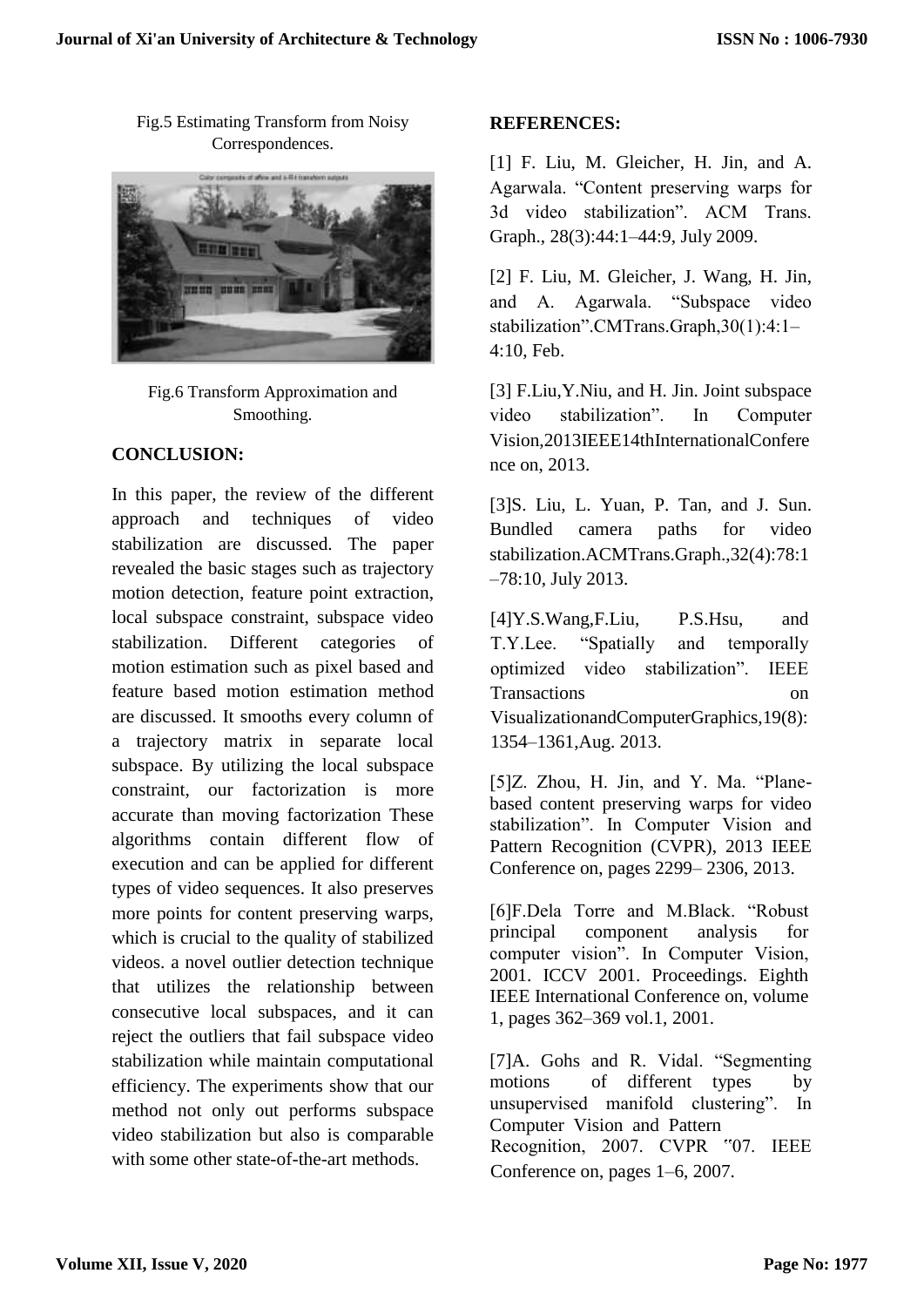[8] Dr.Sudhir Akojwar, Pravin Kshirsagar, "A Novel Probabilistic-PSO Based Learning Algorithm for Optimization of Neural Networks for Benchmark Problems", WSEAS International conference on Neural Network-2016, Rome, Italy.

[9] Dr. Sudhir Akojwar, Pravin Kshirsagar, "Performance Evolution of Optimization Techniques for Mathematical Benchmark Functions", WSEAS International conference on Neural Network-2016, Rome ,Italy.

[10]Pravin Kshirsagar, Dr. Sudhir Akojwar, "A hybridized neural network and optimization algorithms for prediction & classification of neurological disorders", Int. Journal of Biomedical Engineering and Technology, Vol. 28, No. 4, 2018.

[11] Pravin Kshirsagar, Dr. Sudhir Akojwar, "Hybrid Heuristic Optimization for Benchmark Datasets", International Journal of Computer Application, Volume 146-No, 7, July 2016

[12] Pravin Kshirsagar, Dr. Sudhir Akojwar, "Classification Human Motion using EEG Signals" ,International Journal of Computer Application, Volume 146-No, 7, July 2016.

[13]Pravin Kshirsagar, Dr. Sudhir Akojwar, "Classification & Detection of Neurological Disorders using ICA & AR as Feature Extractor", International Journal Series in Engineering Science (**IJSES**), Volume 1, Issue 1, 2015.

[14] Pravin Kshirsagar, Dr. Sudhir Akojwar, "Novel Approach for Classification and Prediction of Non Linear Chaotic Databases", International IEEE Conference on Electrical, Electronics, and Optimization Techniques  $(ICEEOT) - 2016.$ 

[15]Pravin Kshirsagar, Dr. Sudhir Akojwar, "Prediction of Neurological Disorders using PSO with GRNN", IEEE SCOPES International Conference,2016

[16] Pravin Kshirsagar, Dr. Sudhir Akojwar, "Classification and Prediction of Epilepsy using FFBPNN with PSO", IEEE International Conference on Communication Networks, 2015

[17] Pravin Kshirsagar, Dr. Sudhir Akojwar, "Chaotic Time Series Prediction using correlation Dimension and Adaptive Neuro-Fuzzy Inference System International Journal of Engineering Research and General Science Volume 3, Issue 5, September-October, 2015, ISSN 2091-2730.

[18] Pravin Kshirsagar, Dr. Sudhir Akojwar, "Hybrid Model for Classification and Detection of Neurological Disorders", International Journal of Advanced Research in Computer and Communication Engineering Vol. 4, Issue 7, July 2015.

[19] Pravin Kshirsagar, Dr. Sudhir Akojwar, "Detection of Neurological Disorders Using Soft Computing Technique", International Journal of Advanced Research in Electronics and Communication Engineering (IJARECE) Volume 4, Issue 7, July 2015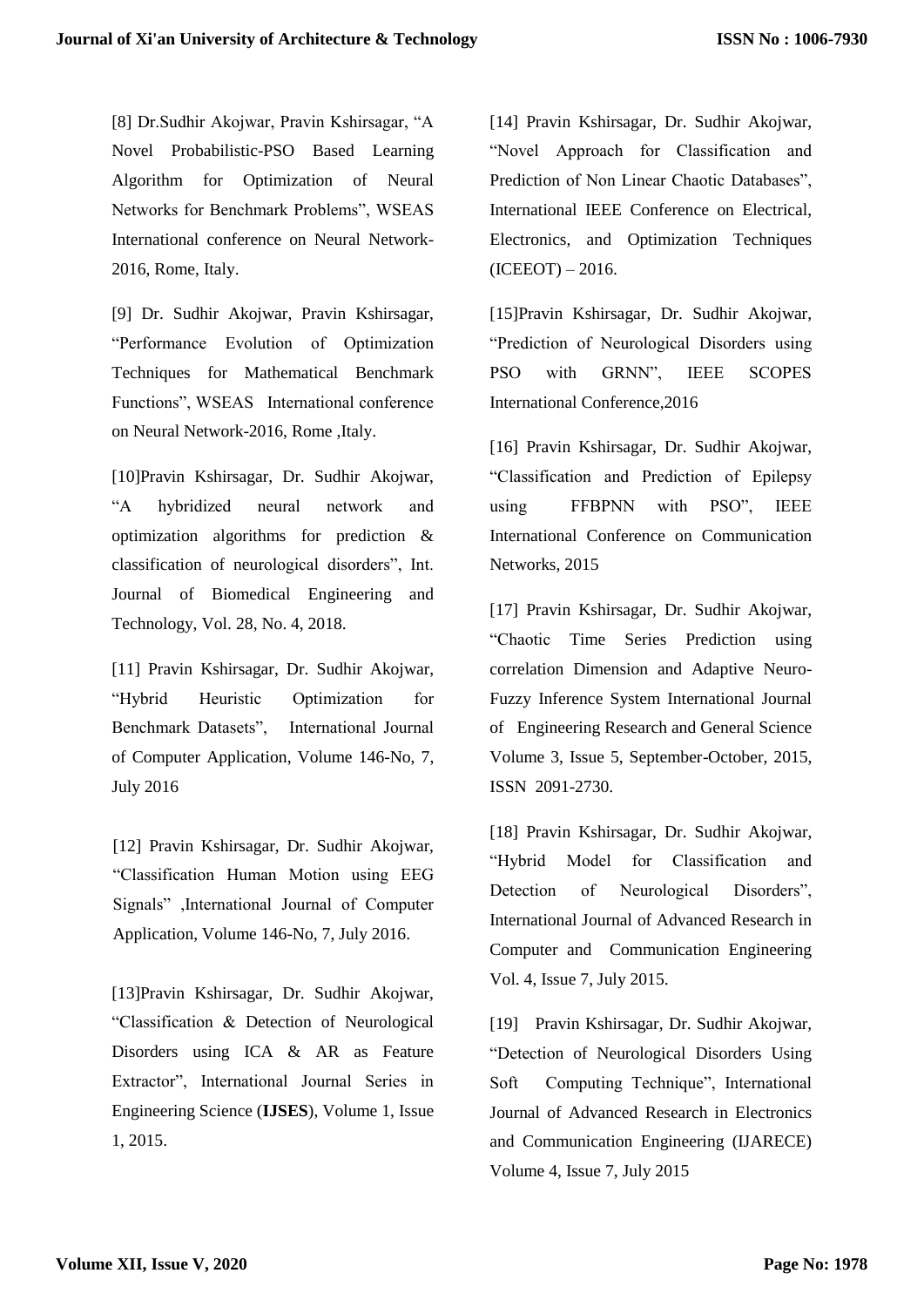[20] Dr. Sudhir Akojwar, Pravin Kshirsagar, Vijetalaxmi Pai "Feature Extraction of EEG Signals using Wavelet and Principal Component analysis", National Conference on Research Trends In Electronics, Computer Science & Information Technology and Doctoral Research Meet, Feb 21st & 22nd ,2014

[21] Pravin Kshirsagar, Nagaraj Balakrishnan & Arpit Deepak Yadav, "Modelling of optimised neural network for classification and prediction of benchmark datasets, Computer Methods in Biomechanics and Biomedical Engineering: Imaging & Visualization", DOI: [10.1080/21681163.2019.1711457,](https://doi.org/10.1080/21681163.2019.1711457)2020

[22] Mohammad Gandhi Babu, Pravin Kshirsagar, Boyini Mamatha, Pranav Chippalkatti (2020), A Machine Learning Approach for Credit Card Fraud Detection,Test Engineering and Management, January-February 2020 ISSN: 0193-4120, Vol. 82 Page No. 5237 – 5244.

[23] K Ashok Kumar, C Jagadeesh, Pravin Kshirsagar, Swagat M Marve(2020), Sentiment Analysis of Amazon Product Reviews using Machine Learning, January-February 2020 ISSN: 0193-4120 , Vol. 82 Page No. 5245-5254.

[24] Pravin Kshirsagar, Dr. Sudhir Akojwar "Classification of ECG-Signals using Artificial Neural Networks", Research Gate,2017

[25] Pravin Kshirsagar, Ambarish Salodkar, Roshan Bhaiswar," Iris Recognition Using Stationary Wavelet Transform and Artificial Neural Network", International Journal of Engineering and Innovative Technology (IJEIT) Volume 1, Issue 3, March 2012.

[26] Anil N Rakhonde, Pravin RK Shirsagar, Swagat M Marve, "Diabetes Retinopathy Disease Detection using Convolution Neural Network", Test Engineering and Management, January-February 2020 ISSN: 0193-4120, Vol. 81, Page No. 4431 – 4434.

[27] Pravin R Kshirsagar, Anil N Rakhonde, Pranav Chippalkatti," MRI IMAGE BASED BRAIN TUMOR DETECTION USING MACHINE LEARNING", Test Engineering and Management, January-February 2020 ISSN: 0193-4120, Vol. 81, Page No. 3672 – 3680.

[28] Kshirsgar P., More V., Hendre V., Chippalkatti P., Paliwal K. (2020) IOT Based Baby Incubator for Clinic. In: Kumar A., Mozar S. (eds) ICCCE 2019. Lecture Notes in Electrical Engineering, vol 570. Springer, Singapore.

[29] Oza S. et al. (2020) IoT: The Future for Quality of Services. In: Kumar A., Mozar S. (eds) ICCCE 2019. Lecture Notes in Electrical Engineering, vol 570. Springer, Singapore